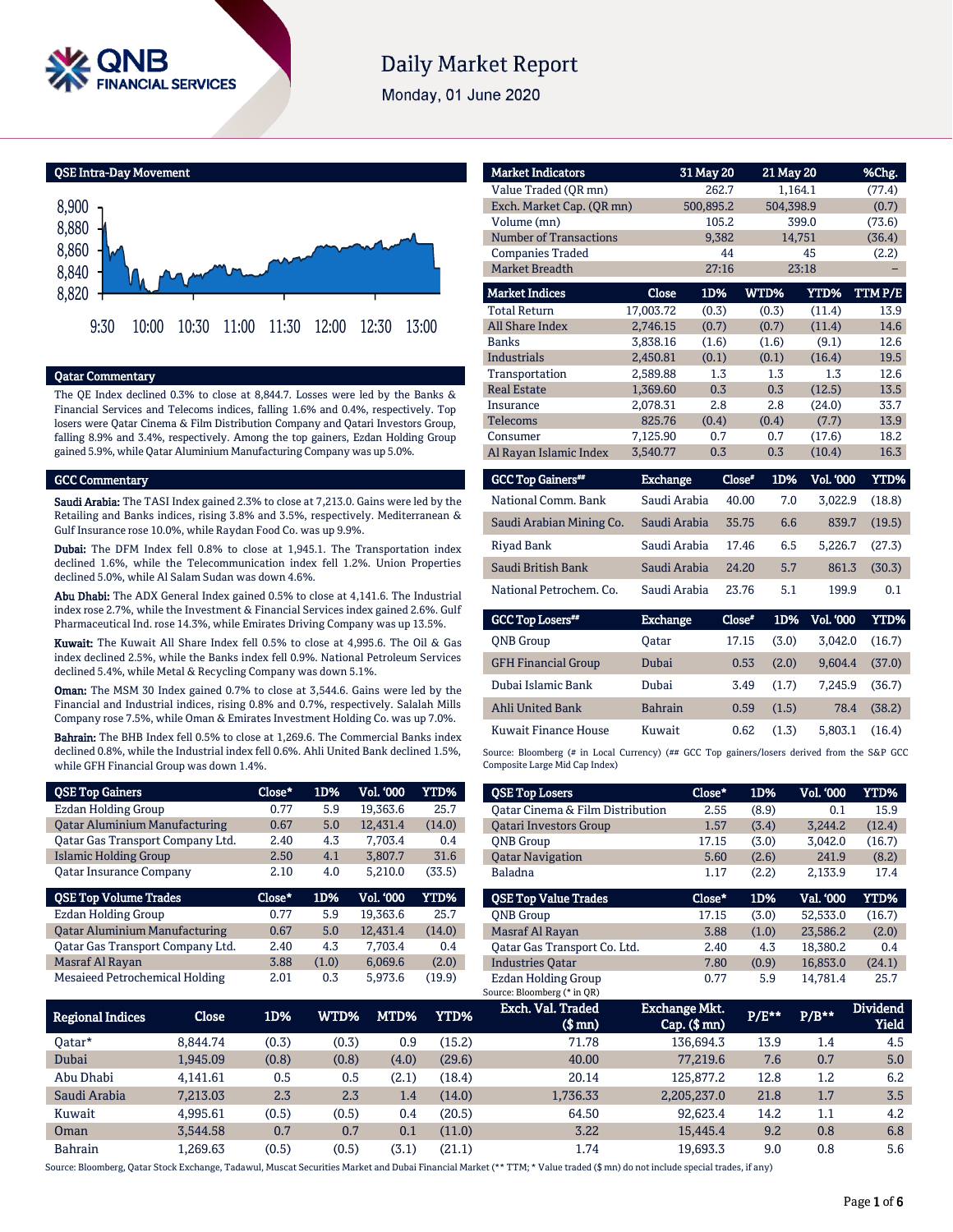### Qatar Market Commentary

- The QE Index declined 0.3% to close at 8,844.7. The Banks & Financial Services and Telecoms indices led the losses. The index fell on the back of selling pressure from non-Qatari shareholders despite buying support from Qatari and GCC shareholders.
- Qatar Cinema & Film Distribution Company and Qatari Investors Group were the top losers, falling 8.9% and 3.4%, respectively. Among the top gainers, Ezdan Holding Group gained 5.9%, while Qatar Aluminium Manufacturing Company was up 5.0%.
- Volume of shares traded on Sunday fell by 73.6% to 105.2mn from 399.0mn on Thursday. Further, as compared to the 30-day moving average of 209.7mn, volume for the day was 49.8% lower. Ezdan Holding Group and Qatar Aluminium Manufacturing Company were the most active stocks, contributing 18.4% and 11.8% to the total volume, respectively.

| <b>Overall Activity</b>    | Buy %* | Sell %* | Net (QR)          |
|----------------------------|--------|---------|-------------------|
| Oatari Individuals         | 30.27% | 29.41%  | 2,271,657.83      |
| <b>Oatari Institutions</b> | 25.42% | 20.74%  | 12,294,050.06     |
| Oatari                     | 55.69% | 50.15%  | 14.565,707.89     |
| <b>GCC Individuals</b>     | 1.59%  | 1.25%   | 868,680,69        |
| <b>GCC</b> Institutions    | 2.42%  | 0.35%   | 5,447,595.32      |
| <b>GCC</b>                 | 4.01%  | 1.60%   | 6,316,276.02      |
| Non-Oatari Individuals     | 14.63% | 10.71%  | 10.307.184.32     |
| Non-Oatari Institutions    | 25.67% | 37.54%  | (31, 189, 168.22) |
| Non-Oatari                 | 40.30% | 48.25%  | (20,881,983.91)   |

Source: Qatar Stock Exchange (\*as a % of traded value)

#### Global Economic Data

| <b>Date</b> | Market | ' Source                             | <b>Indicator</b>         | Period | Actual | Consensus | Previous |
|-------------|--------|--------------------------------------|--------------------------|--------|--------|-----------|----------|
| 05/31       | China  | China Federation of Logistics        | Composite PMI            | May    | 53.4   | -         | 53.4     |
| 05/31       | China  | <b>China Federation of Logistics</b> | <b>Manufacturing PMI</b> | May    | 50.6   | 51.1      | 50.8     |
| 05/31       | China  | China Federation of Logistics        | Non-manufacturing PMI    | May    | 53.6   | 53.5      | 53.2     |
|             |        |                                      |                          |        |        |           |          |

Source: Bloomberg (s.a. = seasonally adjusted; n.s.a. = non-seasonally adjusted; w.d.a. = working day adjusted)

# News

## Qatar

- VFQS partners with Microsoft on collaborative solutions for remote business teams – Vodafone Qatar (VFQS) has partnered with Microsoft Qatar to promote digital services and support businesses of all sizes to work remotely. The partnership includes a set of workplace solutions to work and collaborate remotely through Microsoft 365 including Microsoft Teams. VFQS is currently offering the first six-months free of charge on selected packages to all businesses. With businesses across the country adopting remote working models, Microsoft Teams will empower their workforce to securely chat, meet, call, and collaborate – all in one intelligent platform and foster a new culture of work. The workplace solutions offered within Microsoft 365 give businesses of every size access to virtual conferencing and collaboration tools and features, as well as easy access to all applications, including Word, Excel, PowerPoint, SharePoint, and Microsoft OneNote and Microsoft Teams. Microsoft Teams is a new hub for business teams to share files, have online conversations, and virtual meetings all in one place. In addition, business teams will be able to add multiple applications during calls, record important points in meetings, and save files on OneDrive. (QSE)
- Al-Jaida: Governments must start bolstering economic infrastructure to boost recovery - The governments must start building economic infrastructure to strengthen international trade to support steady and inclusive (global economic) recovery, according to a top official of the Qatar Financial Centre (QFC). "Preparing for the aftermath of the COVID-19 pandemic is equally important to the strict containment measures," QFC Authority's Chief Executive, Yousuf Mohamed Al-Jaida said in the joint declaration of the World Alliance of International Financial Centers (WAIFC), in which the QFC is a

member. In this course of action, trade is an integral component of global economic recovery, and governments, working with organizations such as WAIFC, must start building economic infrastructure that supports steady and inclusive recovery, said Al-Jaida, who is also a board member of the Brussels-based WAIFC. The WAIFC is a non-profit association registered in Belgium, representing 17 leading international financial centers from four continents. Its members are city governments, associations, and similar institutions developing and promoting their financial centers. The joint declaration said countries must avoid the "self-defeating lure of protectionism" and work together to open trade and investment constructively and sustainably for the economies. (Gulf-Times.com)

 The Amir issues law regulating government-private sector partnership – HH the Amir Sheikh Tamim bin Hamad Al-Thani issued Sunday Law No. 12 of 2020, regulating the partnership between public and private sectors. The law is effective starting from its date of publication in the official gazette. Welcoming the move, HE the Chairman of Qatar Chamber Sheikh Khalifa bin Jassim bin Mohamed Al-Thani said the law regulating the partnership between the government and private sectors, which was issued by His Highness the Amir, would enhance the participation of the private sector in major projects in the country, and it supports economic activity in general, and makes the private sector a true partner of the government sector in achieving the desired economic development. HE the Chairman of Qatar Chamber (QC) said in a press statement Sunday that Law No. 12 of 2020 regulating the partnership between the government and the private sectors meets the ambition of the Chamber aimed at expanding the involvement of Qatari companies in implementing government projects, adding, "The Chamber had an important role in laying the basic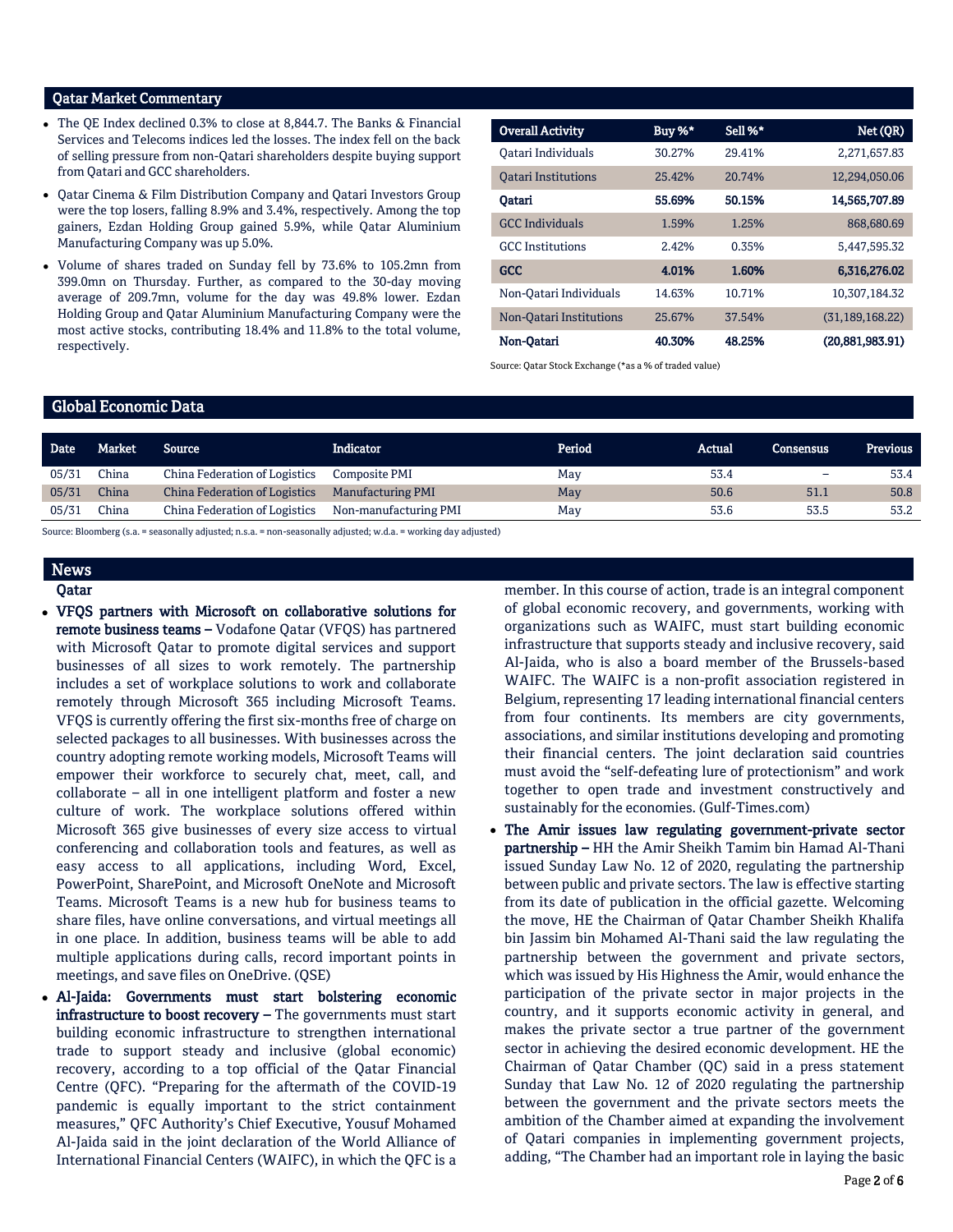building blocks for a draft law regulating the partnership between the two sectors." HE Sheikh Khalifa bin Jassim said that the partnership between the public and private sectors has now become a reality on the ground, thanks to the guidance of the wise leadership and its confidence in the Qatari private sector, its emphasis on activating its role in economic development, and increasing its contribution to major projects in the future, as well as directing to prepare a law for partnership between the public and private sector. (Gulf-Times.com)

- Fuel prices remain unchanged for June Qatar Petroleum (QP) announced yesterday the prices of gasoline and diesel for June remained unchanged from May. QP set the diesel price at QR1.05 per liter, super gasoline (95) at QR1.05 per liter and premium gasoline (91) at QR1.00 per liter. (Gulf-Times.com)
- US Chamber officials: Stronger US-Qatar ties seen post COVID-19 – The US is keen to continue enhancing its partnership with Qatar not only during the novel coronavirus (COVID-19) pandemic but particularly after the health crisis is resolved, an official of the US Chamber of Commerce has said. These partnerships, according to US Chamber of Commerce senior vice president for Middle East and Turkey Affairs Khush Choksy, are spread across sectors such as sports, construction, energy, defense, education, and cybersecurity, among others. Prior to the COVID-19 pandemic, Choksy noted, American companies specializing in the health sector have been working on immunizations and to ensure safety during large gathering of crowds, citing Qatar's hosting of the 2022 FIFA World Cup. (Gulf-Times.com)

## International

- Trump postpones G7 summit, seeks to add countries to invitation list – US President Donald Trump said on Saturday he would postpone a Group of Seven summit he had hoped to hold next month until September or later and expand the list of invitees to include Australia, Russia, South Korea and India. Speaking to reporters on Air Force One during his return to Washington from Cape Canaveral in Florida, Trump said the G7, which groups the world's most advanced economies, was a "very outdated group of countries" in its current format. "I'm postponing it because I don't feel that as a G7 it properly represents what's going on in the world," Trump said. Most European countries offered no immediate comment on the proposal, with a spokesman for the German government saying Berlin was "waiting for further information". It was unclear whether Trump's desire to invite the additional countries was a bid to permanently expand the G7. On several previous occasions, he suggested Russia be added, given what he called Moscow's global strategic importance. Russia was expelled from what was then the G8 in 2014 when Trump's predecessor, Barack Obama, was US president, after Moscow annexed the Crimea region from Ukraine. Russia still holds the territory, and various G7 governments have rebuffed previous calls from Trump to readmit Moscow. White House spokeswoman Alyssa Farah said Trump wants the countries to discuss China at the summit. (Reuters)
- PMI: Japan's May factory activity sinks as pandemic lockdowns hit demand – Japan's factory activity shrank at the fastest pace since March 2009 in May, a private sector survey showed on

Monday, as manufacturers widely struggled with the demand blow from the coronavirus pandemic. The final au Jibun Bank Japan Manufacturing Purchasing Managers' Index (PMI) fell to a seasonally adjusted 38.4 from 41.9 in March, its lowest since March 2009, and matching a preliminary reading last month. "May survey data revealed that production volumes are falling at an even faster rate than in April," said Joe Hayes, Economist at IHS Markit, which compiled the survey. "Anecdotal evidence from the survey showed that was the result of collapsing demand, which fell at the sharpest rate since the global financial crisis," he added. The survey pointed to the quickest contraction in output, new orders and work backlog since early 2009, as government-imposed lockdowns globally halted economic activity and hurt consumer sentiment. The pandemic has been particularly disruptive for trade-reliant nations such as Japan, which already slipped into recession in the first quarter. The government last week lifted the state of emergency and approved a second \$1.1tn stimulus package, bringing the total pledged to save the economy from the pandemic to about 40% of GDP. A silver lining in the gloomy data were employment conditions as the rate of job shedding eased from April, when the drop in staffing levels was the sharpest in more than a decade. (Reuters)

 Rise in Japan's first-quarter capex undercut by pandemic-driven profit slump - Japanese firms raised spending on plant and equipment in the first quarter, though a sharp drop in profits highlighted the economic pain inflicted by the coronavirus pandemic. Capital spending rose 4.3% in the first quarter yearon-year, lifted by demand for electrical machinery and bigticket items, a preliminary survey by the Ministry of Finance (MOF) showed on Monday. However, corporate recurring profits decreased sharply at their fastest pace in over a decade, according to the survey, backing recent data underlining the pandemic's sweeping impact. The damage from the virus is likely to have worsened due to a wider hit to the domestic economy from March, said Takumi Tsunoda, senior economist at Shinkin Central Bank Research Institute. "It's likely there will be a bigger drop in April-June," he said. Japan's economy slipped into recession for the first time in 4-1/2 years in the last quarter, putting the nation on course for its deepest postwar slump. (Reuters)

# Regional

 OPEC+ close to bringing forward meeting to this week – OPEC+ is close to a decision to bring forward its meeting by a few days to this week, according to sources. The move, if confirmed, would give the oil cartel more flexibility to change its current production limits. The existing deal struck in April as energy demand and prices collapsed because of the coronavirus pandemic calls for curbs to ease from July. However, that is up for discussion at the next meeting, which will be held by video conference. OPEC members usually decide their plans for shipping oil to customers for July in the first week of June, so an earlier meeting would give them time to react quickly to the outcome. Algerian Energy Minister, Mohamed Arkab, who holds the rotating presidency, proposed a date of June 4, instead of June 9-10. As of Sunday evening, the date change was still being discussed, according to one delegate. (Gulf-Times.com)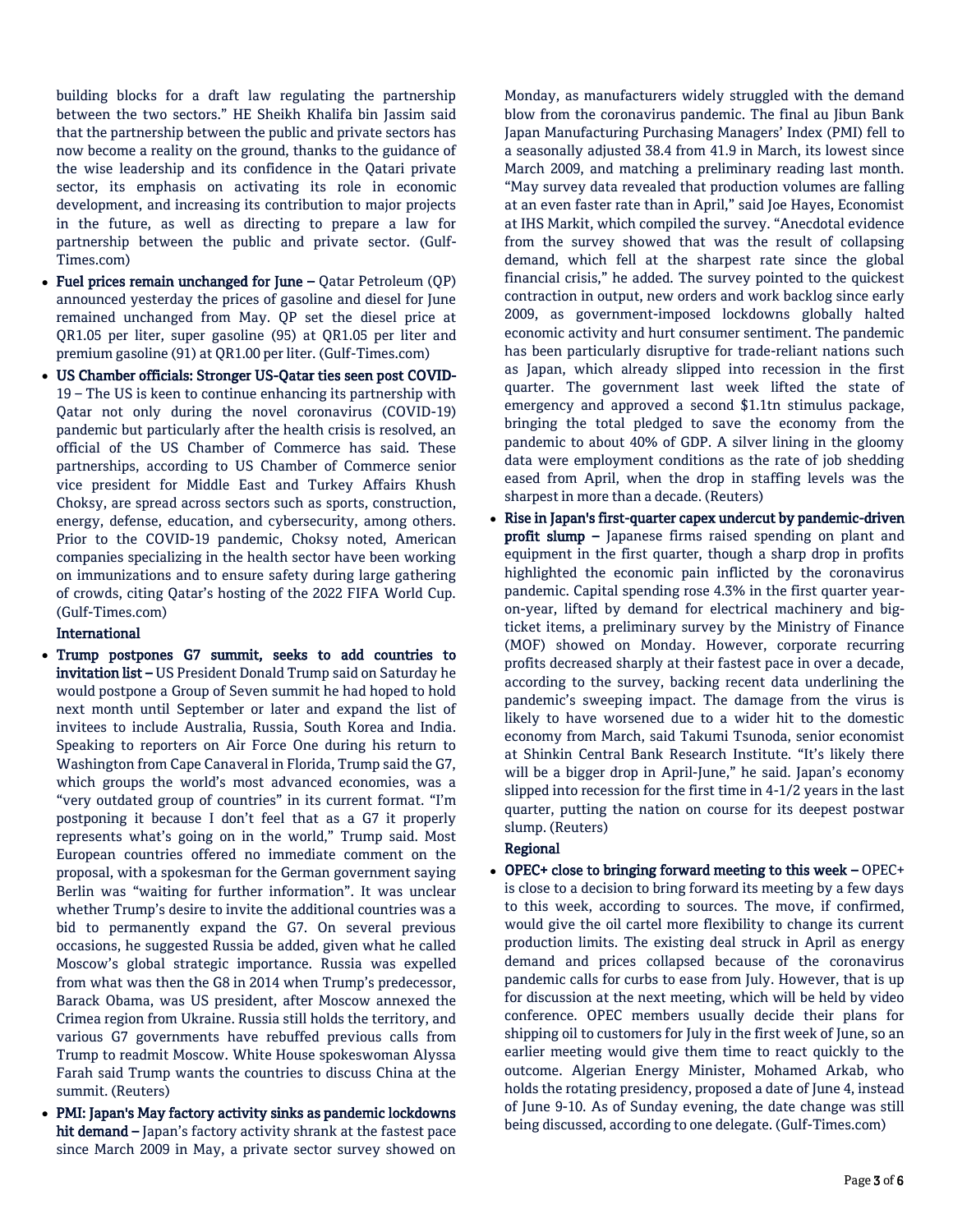- SAMA's net foreign assets drop by about \$20bn in April Saudi foreign reserves dropped by roughly \$20bn in April, according to Reuters calculations based on Saudi Arabian Monetary Authority (SAMA) data published late on Sunday. The net foreign assets of the SAMA dropped to \$443.75bn in April from \$464.64bn in March. Total reserves assets, which include foreign currency and deposits abroad as well as investment in foreign securities, dropped by nearly \$25bn month on month in April, according to SAMA. Saudi Arabia transferred a total of \$40bn from central bank foreign reserves to fund investments by sovereign wealth fund PIF in March and April, Finance Minister, Mohammed Al-Jadaan said, adding the transfers were done on an exceptional basis. SAMA's net foreign assets had dropped by nearly \$27bn month on month in March, at their fastest rate in at least 20 years. (Reuters)
- Natixis opens investment banking office in Saudi Arabia French investment bank Natixis has opened a corporate and investment banking office in Saudi Arabia's capital Riyadh and appointed former JPMorgan banker Reema Al-Asmari as its CEO, the bank said on Sunday. Western financial institutions have been seeking opportunities in Saudi Arabia since the government unveiled plans to privatize state assets and introduced reforms to attract foreign capital under its Vision 2030 program to reduce the economy's dependence on oil. (Reuters)
- Dubai faces 5.5% recession this year as \$10bn debt repayments loom, BofA says – Dubai could see a recession of around 5.5% in 2020 as it faces about \$10bn in debt maturities this year while revenues are expected to drop in line with the pattern of the 2009 crisis, Bank of America (BofA) said in a research note. Measures to stem the spread of the coronavirus have dealt a blow to Dubai's economy, bringing vital industries like tourism and aviation to a near halt. Bank of America estimates that Dubai's fiscal deficit could widen to \$4.4bn, or 3.9% of GDP, and could be as high as 5.3% if interest payments on a loan from Emirates NBD, Dubai's biggest lender, are included. Financing of the fiscal deficit or liquidity injection into governmentrelated entities (GREs) will likely primarily be via loans from Emirates NBD, Bank of America said. Dubai could also draw on \$1.4bn in deposits at Emirates NBD or issue privately placed bonds. International Monetary Fund data puts Dubai government and GRE debt at 110% of GDP, unchanged in nominal terms since the 2009 global financial crisis, but Bank of America said "more corporate distress" was possible in a sustained downturn. "Sustained revenue losses could generate corporate solvency concerns if the recovery is shallow," it said. Citing IMF data, the bank said Dubai and government-related entities face some \$10bn in debt repayments this year. It said it expected the government and banks to receive support from oilrich Abu Dhabi and the UAE central bank, if needed, but that debt redemptions from Dubai government companies in the coming years were more at risk. Sources told Reuters this month that the governments of Abu Dhabi and Dubai were discussing ways to prop up Dubai's economy by linking up assets in the two Emirates. (Reuters)
- Emirates airline lays off trainee pilots, cabin crew Emirates airline said on Sunday it had made some staff redundant due to the impact of the coronavirus pandemic, with two company

sources saying trainee pilots and cabin crew had been affected. Emirates said on May 10 that a Dubai government commitment to provide it with equity injections would allow it to preserve its skilled workforce. Emirates Group's airport services subsidiary DNATA has also laid off some staff and placed thousands of others on unpaid leave. (Reuters)

- Careem does not expect full recovery until 2021 Though Careem's people transport business is starting to recover, Careem does not expect a full recovery until sometime in 2021, CNBC reported, citing an interview with CEO, Mudassir Sheikha. At worst point of national lockdowns, Careem's business was down more than 80%, according to Sheikha. The company is speeding up plans to expand its services as new opportunities are created. (Bloomberg)
- Abu Dhabi Development Fund announces AED1bn support for companies in essential sectors – Abu Dhabi Development Fund announces AED1bn initiative to support UAE-based companies operating in healthcare, food security, manufacturing during the COVID-19 pandemic - Abu Dhabi government media office stated. (Reuters)
- Abu Dhabi Islamic Bank's CEO resigns after about one year in the role – The Chief Executive of Abu Dhabi Islamic Bank, Mazin Manna, has resigned, the bank said on Sunday, after being in the job for just over a year. Manna, who previously worked at Citibank and Credit Agricole, was named ADIB's CEO in February 2019. The bank, which did not give a reason for the resignation, said Sandeep Chouhan was named acting Chief Executive. (Zawya)
- UAE Emirate of Sharjah hires banks for \$1bn Sukuk sale The Emirate of Sharjah hired banks to raise as much as \$1bn from international debt markets, joining wealthier Gulf states to shore up its finances against the fallout of the coronavirus pandemic. The third-biggest sheikhdom in the UAE mandated HSBC Holdings, Mashreqbank, Sharjah Islamic Bank and Dubai Islamic Bank among others for the deal, sources said. A sale could happen as soon as this week and proceeds will be used for general budgetary needs, sources said. S&P Global Ratings lowered Sharjah's outlook to 'Negative' last month and affirmed its long-term rating at 'BBB', the second-lowest investment grade. (Bloomberg)
- Oman starts its first utility-scale solar power plant Petroleum Development Oman has begun operations of the Sultanate's first utility-scale solar power plant, which will free up 95.5 MMcm of natural gas for export annually at a time where the country's oil revenue is dwindling due to the OPEC+ cuts and plummeting prices. The \$94mn Amin photovoltaic power plant in the south covers an area of four square kilometer and can produce up to 100 MW of electricity from sunlight through solar panels. The 100-megawatt (MW) Amin facility, built partly by Marubeni Corp. will supply electricity for PDO's operations, the state-run company said. PDO targets producing 30% of its electricity from renewable resources by 2025, Mohamed Al Busaidi, who heads its renewables business. The generated energy will be sufficient to power 15,000 homes and could result in an annual CO2 emission reduction of more than 225,000 tons, which is the equivalent to taking 23,000 cars off the road, PDO said Sunday in a statement. The majority of electricity generation in Oman is via crude oil- (65%) and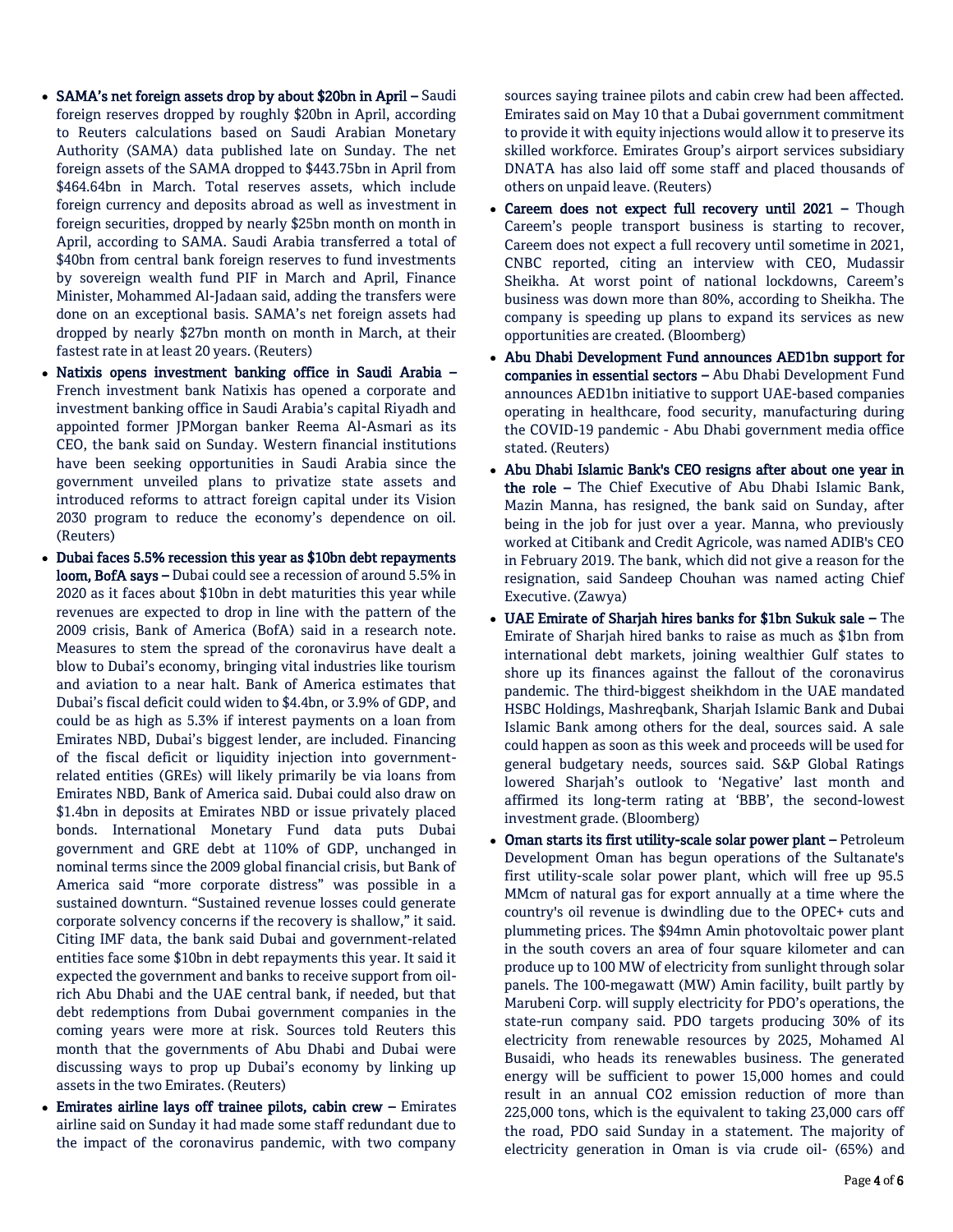natural gas- (35%) fired power plants. Revenue from the hydrocarbon sector accounts for about 80% of the Sultanate's national budget, which has been hit by years of low oil prices and is in deficit. The breakeven oil price needed to balance the budget this year is \$85.90 per barrel, according to the International Monetary Fund. (S&P, Peninsula Qatar)

 A wobble over power bills casts a pall over Oman's finances – Oman may have backtracked on a decision last month to cut payments to electricity and water suppliers, but the damage to its standing among investors won't be easy to fix. State-owned Oman Power & Water Procurement Company said on May 17 it was partially suspending payments because of the coronavirus pandemic, a delay that would have hit the international firms and banks that built and funded the Gulf state's power stations. OPWP reversed the decision 10 days later after several companies complained and the Ministry of Finance stepped in to say funding would be made available. But the move and the reaction to it highlighted the challenge Oman's new Sultan faces to reform the economy. (Bloomberg)